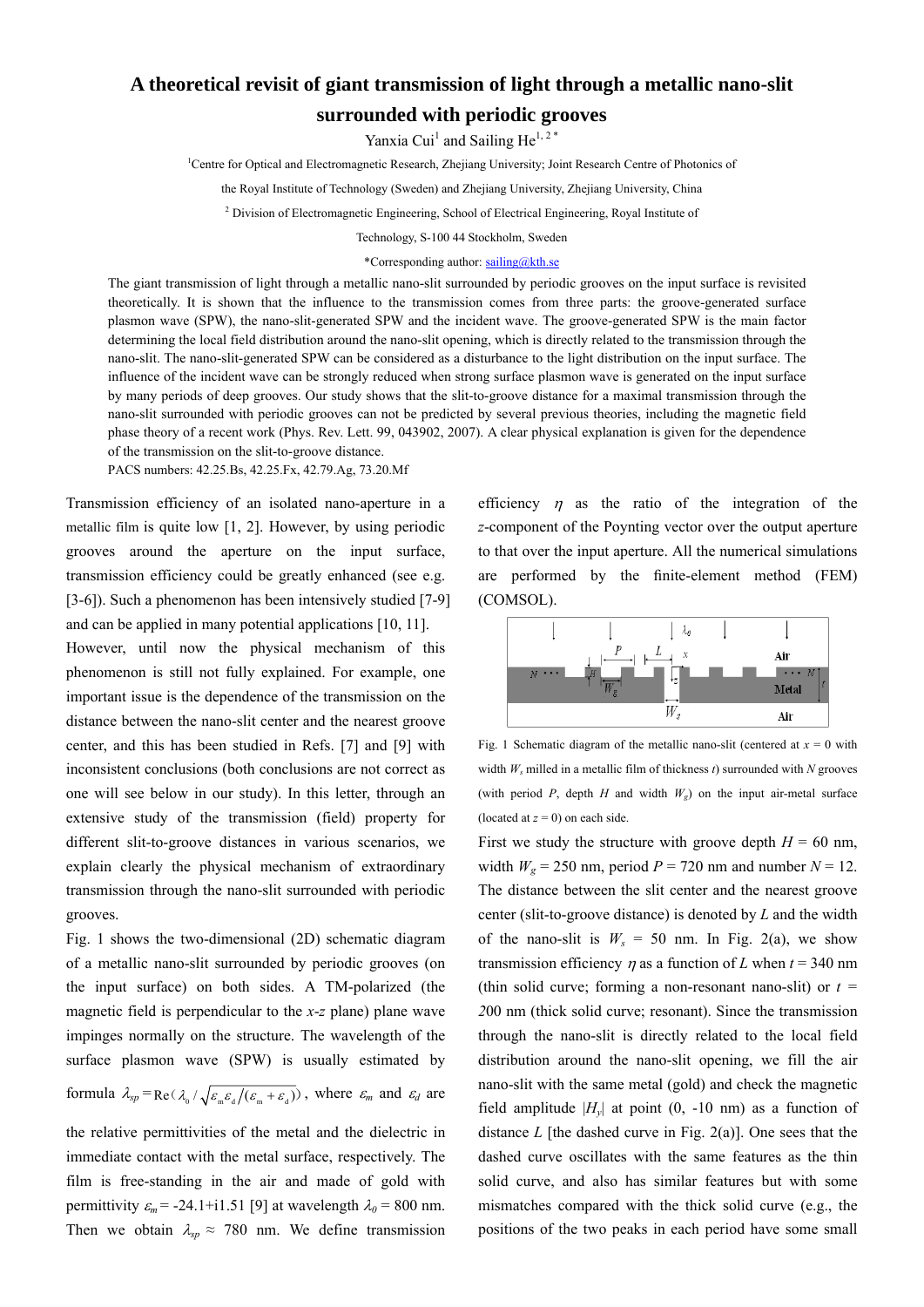shifts and the relative intensities of the two peaks do not match quite well). This is because the influence of the nano-slit can be considered as a disturbance to the light distribution on the input surface. Both the grooves and the nano-slit can generate SPWs on the input surface. However, the intensity of the groove-generated SPW on the input surface is much larger than that of the nano-slit-generated SPW. Furthermore, due to destructive interference in the slit cavity, a non-resonant nano-slit gives negligible influence [2] to the local field distribution (on the input surface) generated by the grooves [this explains the good matching between the thin solid curve and the dashed curve in Fig. 2(a)]. Due to constructive interference, a resonant nano-slit will slightly influence the local field distribution generated by the grooves and further change the transmission through the nano-slit [this explains the mismatch between the thick solid curve and the dashed curve in Fig. 2(a)].



Fig. 2 (Color online) Transmission efficiency  $\eta$  through a 50 nm-width nano-slit for a groove structure with  $H = 60$  nm,  $W_g = 250$  nm,  $P = 720$  nm and  $N = 12$ . (a) Curves of  $\eta \sim L$  when  $t = 340$  nm (thin solid, non-resonant) and  $t = 200$  nm (thick solid, resonant). Field  $|H_v|$  (dashed) at point (0, -10 nm) is also shown for comparison. (b) Curves of  $\eta \sim L$  when the grooves [with  $N = 12$  (thick) or  $N = 1$  (thin)] are only on the right side (dashed) and on both sides (solid) of the non-resonant nano-slit  $(t = 340 \text{ nm})$ .

Before studying some other features for the curves of  $\eta \sim L$ in Fig. 2(a), we investigate another simple case by removing one side (left side) of the grooves (called the half-grating case hereafter). To minimize the influence of the nano-slit, we choose a non-resonant nano-slit  $(t = 340 \text{ nm})$  to study. The relation of  $\eta \sim L$  for the half-grating case when  $N = 12$ is shown in Fig. 2(b) by the thick dashed curve, which oscillates sinusoidally with a period of about 780 nm (i.e., <sup>λ</sup>*sp*) and a relatively small amplitude [about a quarter of that for the thin solid curve in Fig. 2 (a)]. For example, transmission efficiency reaches a peak value of 4.3 at slit-to-groove distance  $L_0$  in the first period, and its corresponding field distribution  $|H_v|$  is shown in Fig. 3(a). In Fig. 3(a) one sees that the surface wave is strongly confined to the grating interface. Because the number of the grooves is not infinite, the field confinement is the strongest at the center  $(x = 4.5 \mu m)$  of the grating and becomes much weaker at the grating edges. One can also see clearly that curve  $|H_v|$  $\sim x$  at line  $z = -10$  nm [green curve in Fig. 3(a)] decreases (from an amplitude of 0.19 at the grating center) very quickly toward  $\pm x$  directions with an oscillating period of *P* = 720 nm. However, if there is no groove on the input surface, the field is distributed as a SPW on the flat metal-air interface with a period of  $\lambda_{sp} \approx 780$  nm and a weak confinement effect [see the period (780 nm) and smaller intensity (lower than 0.1) on the left side of curve  $|H_v| \sim x$  in Fig. 3(a)]. Since the nano-slit is opened in the flat metal-air interface region ( $x < 0$ , larger *L* corresponds to larger |*x*|), the thick dashed curve  $\eta \sim L$  in Fig. 2(b) has the properties of period 780 nm  $(\lambda_{sp})$ , low amplitude (due to weak confinement), and small damping. This also indicates that groove-generated SPW influences significantly the transmission.



Fig. 3 (Color online) Magnetic field distributions  $|H_v|$  for different situations (with  $N = 12$ ) considered in Fig. 2(b). (a)  $L_0 = 545$  nm for the half-grating case, (b-d)  $L_1 = 340$  nm,  $L_2 = 530$  nm,  $L_3 = 710$  nm and  $L_4 = 950$  nm for the whole-grating case. The green curves show the intensity of magnetic field on horizontal line *z* = -10 nm.

Now we come back to study the structure of Fig. 1 (called the whole-grating case hereafter). We redraw in Fig. 2(b) the relation of  $\eta \sim L$  for the non-resonant nano-slit [i.e. the thin solid curve in Fig.  $2(a)$ ] by the thick solid curve, which has three main features: (a) it oscillates with a period of  $\lambda_{sp} \approx$ 780 nm; (b) there are two sharp peaks in each period (e.g.  $\eta$ )  $= 21.5$  at  $L_1 = 340$  nm and  $\eta = 19.5$  at  $L_3 = 710$  nm in the first period), whose transmission can be four times larger than that for the half-grating case ( $\eta$  = 4.3). There are also two valleys in each period (e.g.  $\eta$  = 6.4 at  $L_2$  = 530 nm and  $\eta$  $= 1.2$  at  $L_4 = 950$  nm in the first period); (c) the peaks decrease more quickly as compared with the half-grating case. For different slit-to-groove distances the field distributions are different on both the grating interface and the flat metal-air interface (between the left and right half-gratings; opened with the nano-slit) as shown in Fig.  $3(b)$ -(e) for  $|H_v|$  distributions at the above two peaks and two valleys. For a minimal transmission situation (corresponding to slit-to-groove distance  $L_2$ ) shown in Fig. 3(c), the field distribution on the grating interface is the same as the field distribution on the grating interface for the half-grating case in Fig. 3(a) and an oscillation peak (but not large field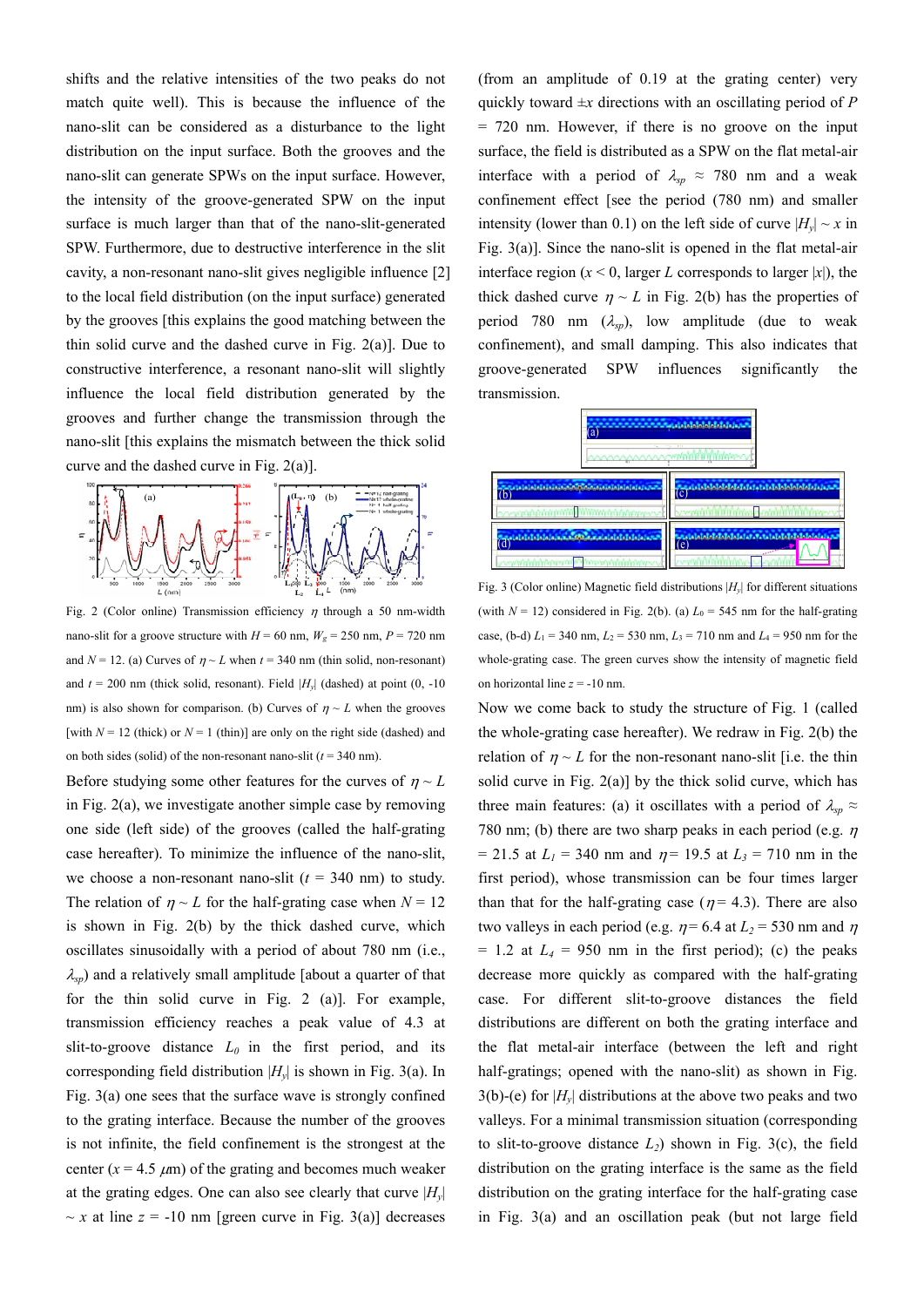intensity) is formed on the flat metal-air interface [also seen clearly in the middle square region of curve  $|H_v| \sim x$  in Fig. 3(c)]. Since light has been confined to the center of the left and right half-gratings, the field confinement on the flat metal-air interface (including the nano-slit area) is quite weak after a quick drop along the grating interface [see Fig. 3(c)]. For the other minimal transmission situation  $(L = L<sub>4</sub>)$ shown in Fig. 3(e), the field distribution is very similar to that in Fig. 3(c), and the only difference is that there are three oscillations on the flat metal-air interface between the two half-gratings [a small one at the center and two large ones on the sides, seen from the enlarged insert for  $|H_v| \sim x$ in Fig. 3(e)]. The small (or extremely small) amplitude at the center is the reason for the low transmission when  $L = L_2$  (or  $L = L_4$ ). For a maximum transmission situation  $(L = L_1)$ shown in Fig. 3(b), the field distribution on the grating interface is no longer the same as that for the half-grating case, instead, it is strongly confined at  $x = 0$  (the opening position of the nano-slit) and an oscillation is formed between the nearest left and right grooves [see curve  $|H_v| \sim x$ in the square region of Fig. 3(b), which is much stronger than that in Fig.  $3(c)$ . For the other maximum transmission situation  $(L = L_3)$  shown in Fig. 3(d), the field distribution on the grating interface is quite similar to that in Fig. 3(b) except smaller amplitude and also three oscillations on the flat metal-air interface between the two half-gratings [see curve  $|H_v| \sim x$  in Fig. 3(d)]. Due to the strong field confinement on the flat metal-air interface region opened with the nano-slit, the transmission for  $L = L_1$  (or  $L_3$ ) is quite high (and the peak drops quickly as *L* varies). In this situation, the left and right half-gratings work together as a whole grating with energy strongly concentrated around the whole-grating center (i.e.  $x = 0$ ; note that all the bright spots in the flat metal-air interface region have higher field intensity than those on the grating interface). The flat metal-air interface between the two half-gratings supports some special interference pattern formed by two counter-propagating SPWs (of wavelength λ*sp*) coming from the left and right half-gratings. This explains why the period of the curve  $\eta \sim L$  is equal to  $\lambda_{sp}$  and is not related to the groove period ( $P = 720$ nm). For a minimal transmission distance  $(L_2$  or  $L_4$ ), the SPWs generated by the left and right half-gratings are weakly coupled to each other and the centers of the confined energy (on both sides) are around the center of each half-grating (instead of  $x = 0$ ). Thus, the field intensity at the nano-slit opening is much weaker than that around the center of each half-grating. In this situation, the left (right) half-grating seems to influence the transmission separately.

The authors of Ref. [9] proposed a magnetic field phase theory and argued that the maximal (or minimal) transmission through the nano-slit corresponds to constructive (or destructive) interference between the groove-generated SPW and the incident plane wave at the nano-slit center, which was realized by adjusting the slit-to-groove distance to  $L \approx 0.5 \lambda_{sp}$  (or  $L \approx \lambda_{sp}$ ). According to their magnetic field phase theory, the maximal transmission should appear when  $L = 0.5\lambda_{sp} + K\lambda_{sp}$  (*K* is an integer) and there should be only one maximal transmission per period  $(\lambda_{sp})$  for the curve  $\eta \sim L$ , which conflicts with our results shown in Fig. 2(a) that there are two transmission peaks per period. Their mistake is that they predicted the optimal distance (*L*) of maximal transmission through a nano-slit surrounded with 33 pairs of grooves by using the excitation phase of the SPW of only one groove on one side of the nano-slit. In Fig. 2(b) we plot curve  $\eta \sim L$  when only one groove is milled on one side of the nano-slit (i.e., half-grating with  $N = 1$ ) with the thin dashed curve. From this curve one sees only one oscillation peak per period, which is completely different from the thick solid curve (for the whole-grating case when  $N = 12$ ). The theory in Ref. [9] is not reliable as one sees clearly in Fig. 2(b) that the peak position for the thin dashed curve (corresponding to a maximal transmission distance according to the theory of Ref. [9]) is around the valley of the thick solid curve (corresponding to an actually minimal transmission distance) for this special case. In addition, we plot in Fig. 2(b) curve  $n$  $\sim L$  (thin solid) for the whole-grating case when  $N = 1$ . Unlike the big difference between the thick solid curve (whole-grating) and the thick dashed curve (half-grating) in Fig. 2(b) for  $N = 12$ , this thin solid curve has similar features as the thin dashed curve (half-grating case with  $N =$ 1). This is due to lack of periodic effect of grooves in the formation of localized SPW when *N* = 1.

Another group experimentally found out in Ref. [7] that for a nano-hole surrounded with 16 nano-ring grooves, the optimal distance from the nano-hole to the center of the nearest nano-ring is  $L = (K+0.25)P$ , where *K* is an integer, and *P* is the groove period (quite close to  $\lambda_{sp}$  for their experimental sample). They explained this according to their analytical model (based on a simplified structure when the nano-hole is surrounded with only one nano-ring groove) that the scattered electric field  $(E_x)$  at the center of the groove was  $\pi/2$  out of phase with respect to the incident plane wave. They ignored the periodic effect of the grooves and made the same mistake as the authors of Ref. [9]. They